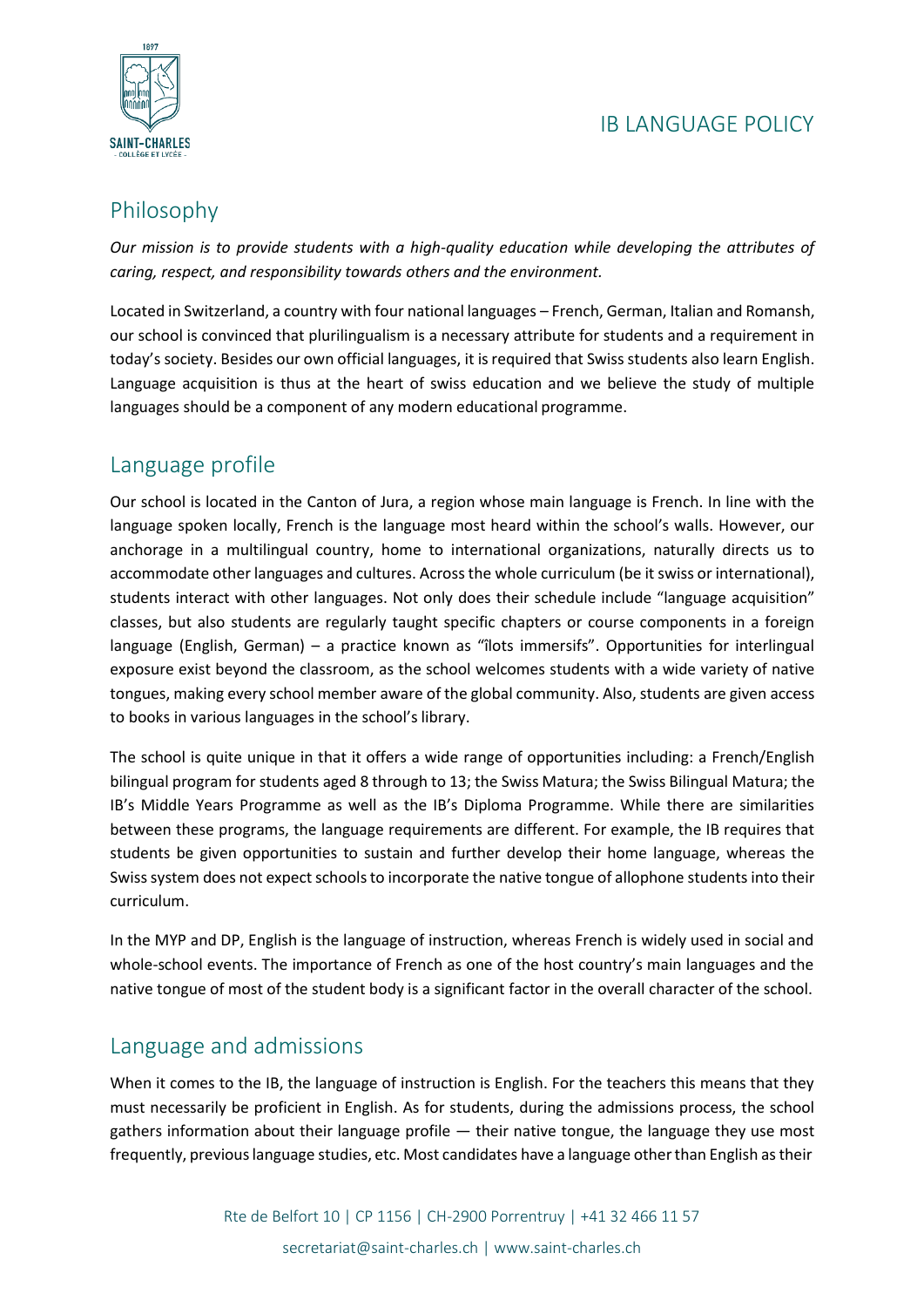native tongue. The school offers help to students who require additional language support (see below), but entrance testing also plays an important role. Indeed, the school must ensure that students are able to access the curriculum with their current English skills. For entry into the MYP programme, it is expected that students have a level of English equivalent to B2 according to the Common European Framework of Reference (2001). For entry into the Diploma Programme, students should have a level equivalent to C1 according to the CEFR.

Every teacher in Saint-Charles, in addition to the subject(s) they teach, plays an essential role in facilitating language learning, helping their students to improve their language skills through a variety of methods. Many teachers have been trained for instruction in a multilingual context and been taught various strategies for differentiation. Saint-Charles is committed to the professional development of its staff and offers many opportunities for teachers to improve their competences. This includes guest speakers, in-house workshops, IB-approved workshops, and partnerships with neighbouringschools.

Students who are admitted to the school with limited French skills are enrolled in a "French ab initio" class (MYP: Language acquisition, Phase 1), and if necessary additional support is offered through parent-funded private lessons or tutoring, student partnerships and/or mentorships. All boarding students attend study sessions each evening. During these sessions, peers can collaborate to improve their language skills. Typically, full immersion into the French language allows for students to access the host language fairly quickly. Travel and language exchanges complete the language curriculum.

#### Swiss curriculum

With regards to the Swiss curriculum, all students are taught modern languages (English and German) right from the primary school level, in addition to the official language of the school's region (French). Subjects are taught in two languages: English and French. Thus, education is bilingual from primary school onwards.

In secondary school, students may choose to study Latin in addition to the required aforementioned languages.

When it comes to language learning in high school (swiss curriculum), we must follow the federal maturity regulations of 1995 (ORM) which require students to study:

- Language 1: the official language of the part of the country where the school is located.
- Language 2: a second national language, in our case German or Italian
- Language 3: a third language to be chosen between English, Latin or Greek

Students may also choose a language as their major: English, Italian or Latin.

From primary school onwards, all students have access to optional Mandarin, Italian, Russian and Spanish courses.

#### MYP curriculum

Within the specific framework of the Middle Years Program, students have access to the languages mentioned below. By default, allstudents are required to attend a **language acquisition** classin French.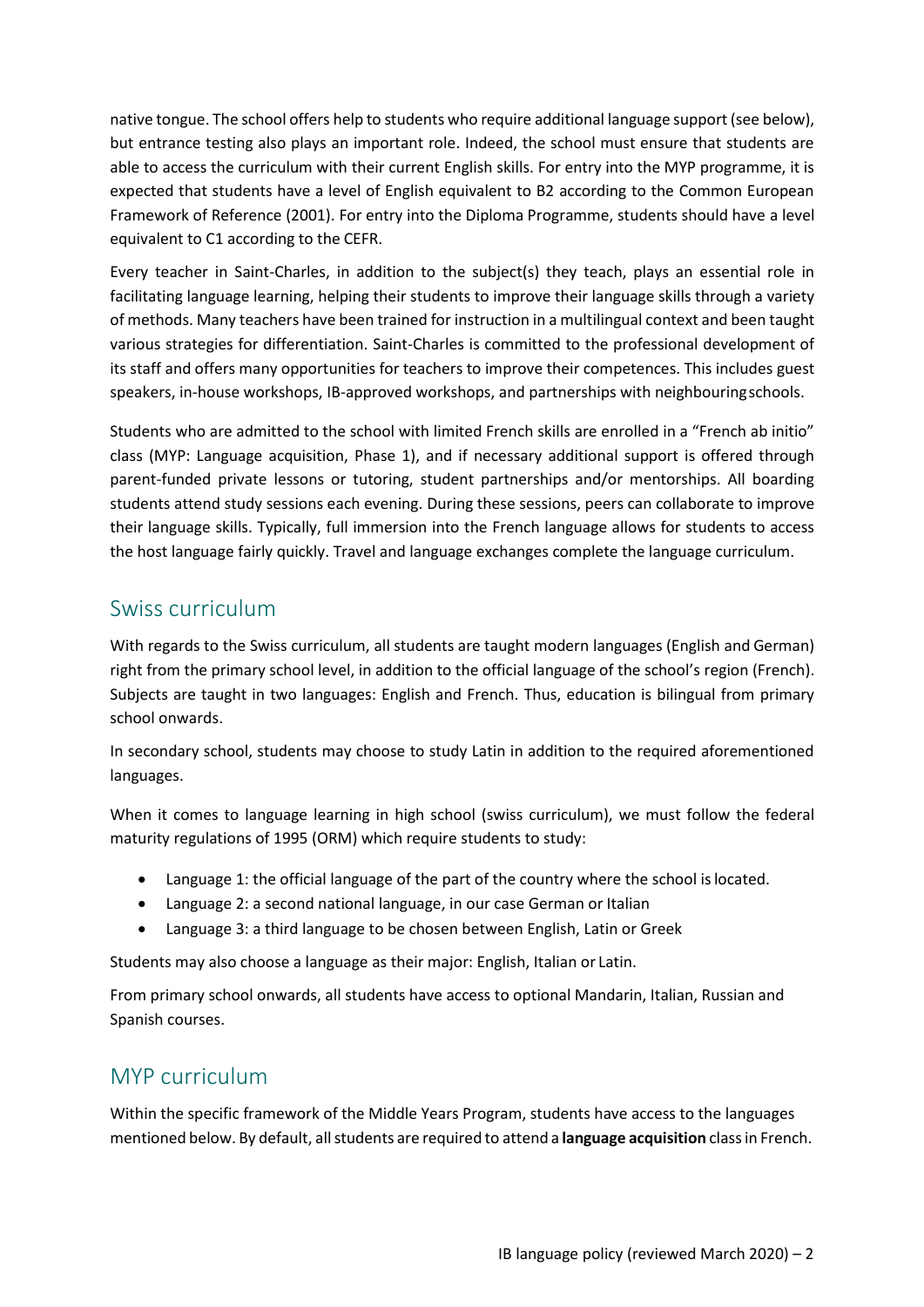A student may also take additional language acquisition coursesin German, Mandarin\*, Italian, Russian or Spanish\*\*.

\*This course is designed to maintain and further develop the native tongue of our students from our partner school located in Beijing. Students wishing to explore Mandarin and delve into the Chinese culture are also welcome.

\*\*French and German are currently being taught in the MYP curriculum. Spanish and Italian will also be offered depending on the number of candidates who wish to learn these languages. A minimum of five students is required for a class to open.

Students in the MYP curriculum may attend language acquisition classes with students in the Swiss curriculum, depending on their level.

All students in MYP are required to follow an English **language and literature** class.

### DP curriculum

All students in Year 1 study English either as a Language A (literature course) or as a Language B (language acquisition course). Below are the subjects that are proposed to be offered at the DP level. Each course and its corresponding level will be offered based upon the number of applicants. Typically, a course will run for five or more students. For HL Language B courses, it is possible to combine the sections alongside the Swiss Matura program.

Language A: English Literature Language B: French *ab initio* HL/SL German HL/SL

A description of each of the classes and levels proposed above is available from the DP Coordinator. Students and parents should discuss which of the courses is most appropriate for individual students with the DP Coordinator and/or Director of Admissions

#### Home-language program

When a student's first language is neither English nor French, the school provides them with opportunities to continue to develop their home language. This includes self-study, pen pals, reading material in their native tongue\*, parent-funded private lessons, and partnerships with younger students. Students are invited to collaborate with other speakers of their native language to access the curriculum. They are also encouraged to share their learning and progress with their parents, using their native tongue. Additionally, the school aims to assist students in developing their home language by partnering with embassies, corporation and libraries in the district and beyond.

\*We are in the process of equipping our school's library with resources in Bulgarian, Farsi, Mandarin, Russian and any other native language found among our cohort of IB students.